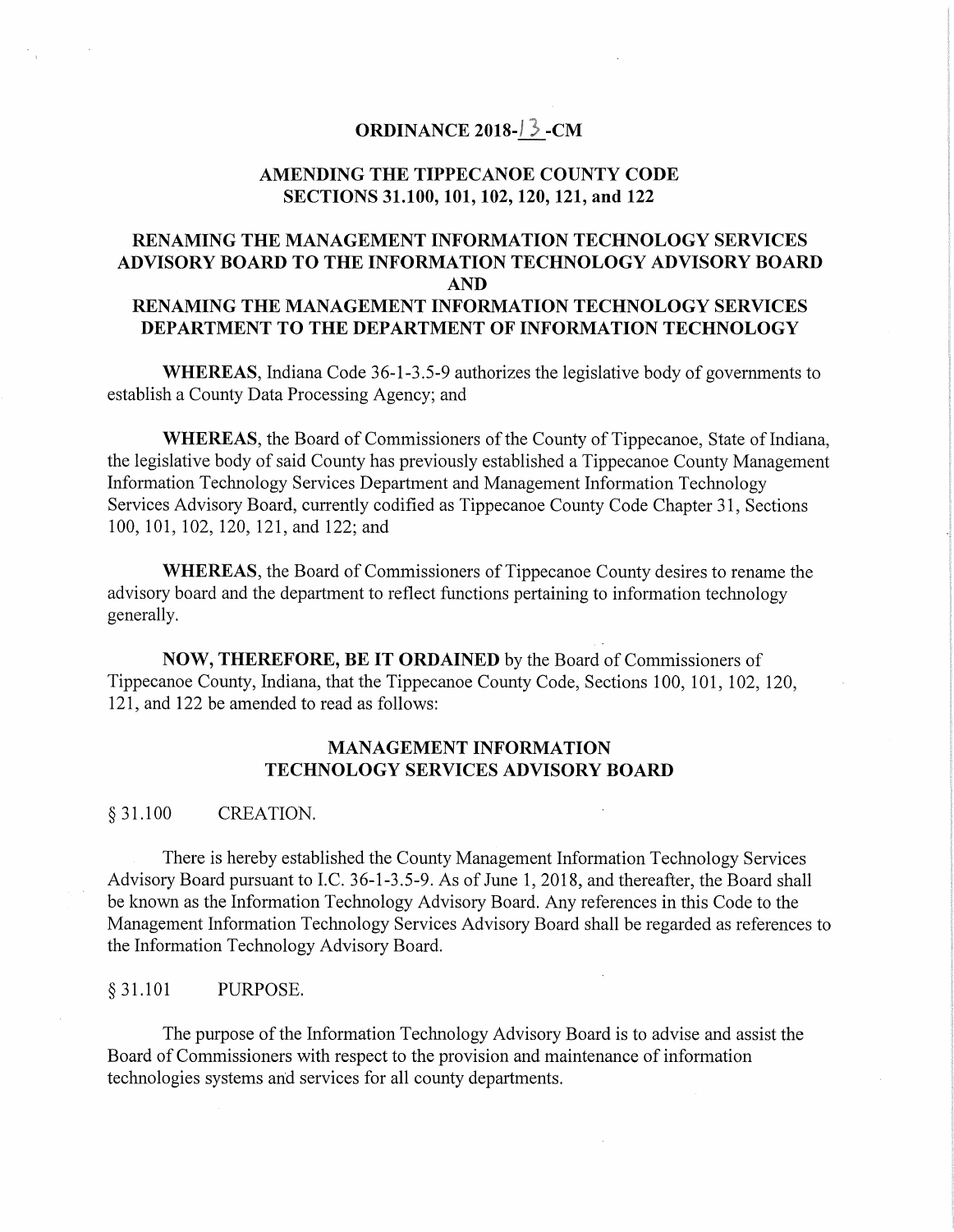### § 31.102 MEMBERSHIP.

The membership of the Information Technology Advisory Board shall consist of:

- (A) Permanent voting members.
	- 1. County Commissioner President or designee
	- 2. Two members of the County Council to be determined by vote of the Council
	- 3. County Area Plan Director
	- 4. County Assessor
	- 5. County Auditor
	- 6. County Clerk
	- 7. County Surveyor
	- 8. Two (2) members, who are not elected officials nor required to be employees by the county, to be recommended by the Board and appointed by the Board of Commissioners. These two members shall serve an indefinite term at the discretion of the Board of Commissioners and shall continue to serve until a successor is chosen.
- (B) *Ex-officio,* non-voting permanent member(s):
	- a. Chief Information Officer of the Department of Information Technology.
	- b. GIS Administrator
- (C) Members of the Board shall serve without compensation. Members may, however, with the approval of the Board, be reimbursed for out-of-pocket expenses incurred in the performance of their duties.

# DEPARTMENT OF INFORMATION TECHNOLOGY

# § 31.120 CREATION OF DEPARTMENT.

(A) There is hereby created a new department of the County Government which shall be known and designated as the Tippecanoe County Management Information Technology Services Department. As of June 1, 2018, and thereafter, the Department shall be known as the Department of Information Technology. Any references in this Code to the Management Information Technology Services Department shall be regarded as references to the Department of Information Technology.

(B) The Department of Information Technology shall be under the supervision of the Board of Commissioners.

(C) All matters previously under the Tippecanoe County Information Services Department and in the Tippecanoe County GIS Department are hereby assigned to the Department of Information Technology.

# § 31.121 PERSONNEL.

(A) The Department of Information Technology shall be composed of the Chief Information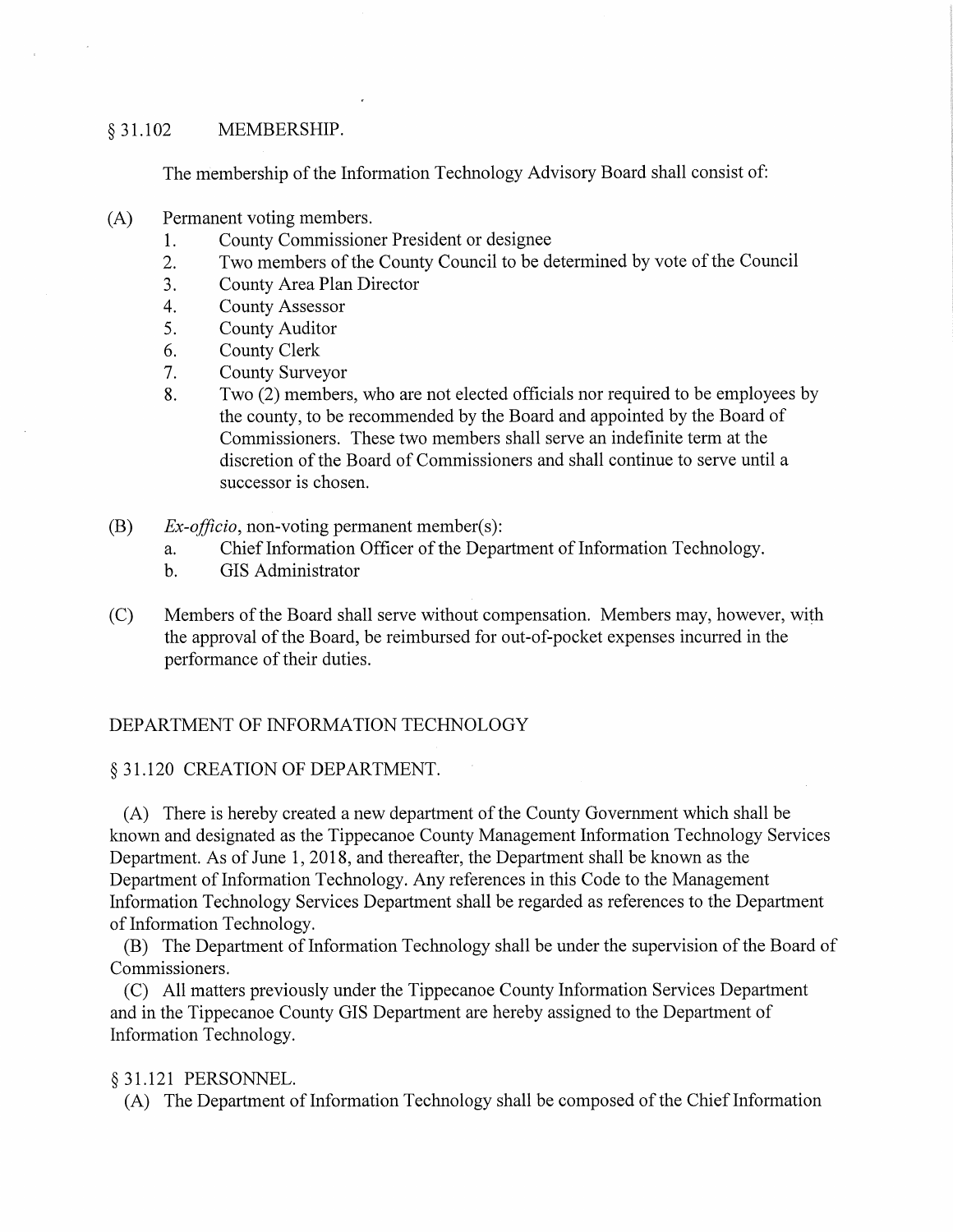Officer of the Department and such other personnel as the Board of Commissioners shall determine.

(B) The Director of Information Technology shall be appointed by and shall serve at the will and pleasure of the Board of Commissioners.

#### § 31.122 ACTIVITIES OF DEPARTMENT.

In the administration of the Department of Information Technology, the Department shall coordinate its activities with all other Tippecanoe County offices in order to prevent unnecessary duplication and overlapping of services.

This Ordinance shall be in full force and effect immediately upon its passage and signing.

Presented to the Board of Commissioners of Tippecanoe County, Indiana, and approved on first reading this  $\frac{\gamma + k}{\gamma}$  day of  $\frac{\gamma}{\alpha y}$ , 2018, by the following vote: I

> BOARD OF COMMISSIONERS OF TIPPECANOE COUNTY

VOTE

 $Y_{es}$ 

Thomas P. Murtaugh, President

Yes

 $i$  in  $k$ 

David S. Byers, *Vi*ce President

Tracy A. Brown, Member

ATTEST:

Robert Plantenga, Auditor of Tippecanoe County

 $y_{es}$